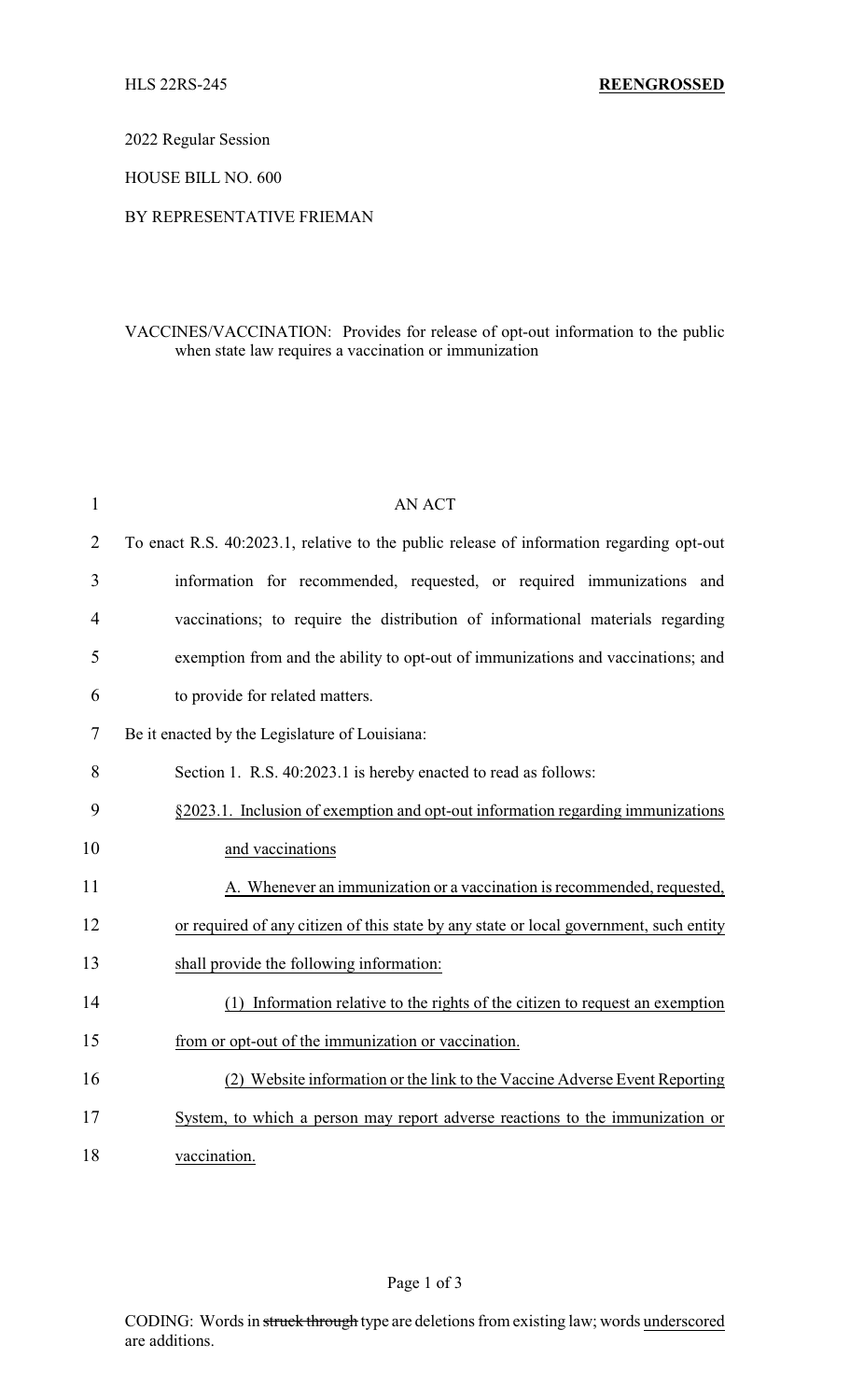| 1  | The information required by Subsection A of this Section shall be<br>В.               |
|----|---------------------------------------------------------------------------------------|
| 2  | included in any written communications from the entities identified in this Section   |
| 3  | regarding the recommended, requested, or required immunization or vaccination.        |
| 4  | C. The Louisiana Department of Health shall publish and maintain resources            |
| 5  | and information on its website, in a downloadable format, for the entities identified |
| 6  | in this Section to utilize for such written communications.                           |
| 7  | D. The Louisiana Department of Health shall promulgate, in accordance with            |
| 8  | the Administrative Procedure Act, R.S. 49:950 et. seq., all such rules as necessary   |
| 9  | to implement the provisions of this Section.                                          |
| 10 | E. The provisions of this Section shall not apply to any recommendation or            |
| 11 | request by a governmental entity that is subject to the provisions of R.S. 40:1071 et |
| 12 | seq.                                                                                  |
|    |                                                                                       |

# DIGEST

The digest printed below was prepared by House Legislative Services. It constitutes no part of the legislative instrument. The keyword, one-liner, abstract, and digest do not constitute part of the law or proof or indicia of legislative intent. [R.S. 1:13(B) and 24:177(E)]

| HB 600 Reengrossed | 2022 Regular Session | Frieman |
|--------------------|----------------------|---------|
|--------------------|----------------------|---------|

**Abstract:** Requires the provision of certain information regarding methods for opting out of and exemption from immunizations or vaccinations when the immunizations or vaccinations are recommended, requested, or required.

Proposed law requires that whenever a vaccination or immunization is recommended, requested, or required by a state or local government entity, such entity shall provide certain information relative to opting out and exempting from the recommended, requested, or required vaccination or immunization.

Proposed law provides that the information relative to opting out of and exempting oneself from vaccinations or immunizations shall include information relative to people's right to opt-out and exempt themselves from the vaccinations or immunizations and the reporting information for the Vaccine Adverse Event Reporting System.

Proposed law provides that the information required by proposed law shall be included in any written communications from the entities described in proposed law.

Proposed law requires LDH to publish downloadable content for the entities described in proposed law to utilize to carry out the provisions of proposed law.

Proposed law states that provisions set forth in proposed law shall not apply to any recommendation or request by a governmental entity that is subject to the provisions of present law.

(Adds R.S. 40:2023.1)